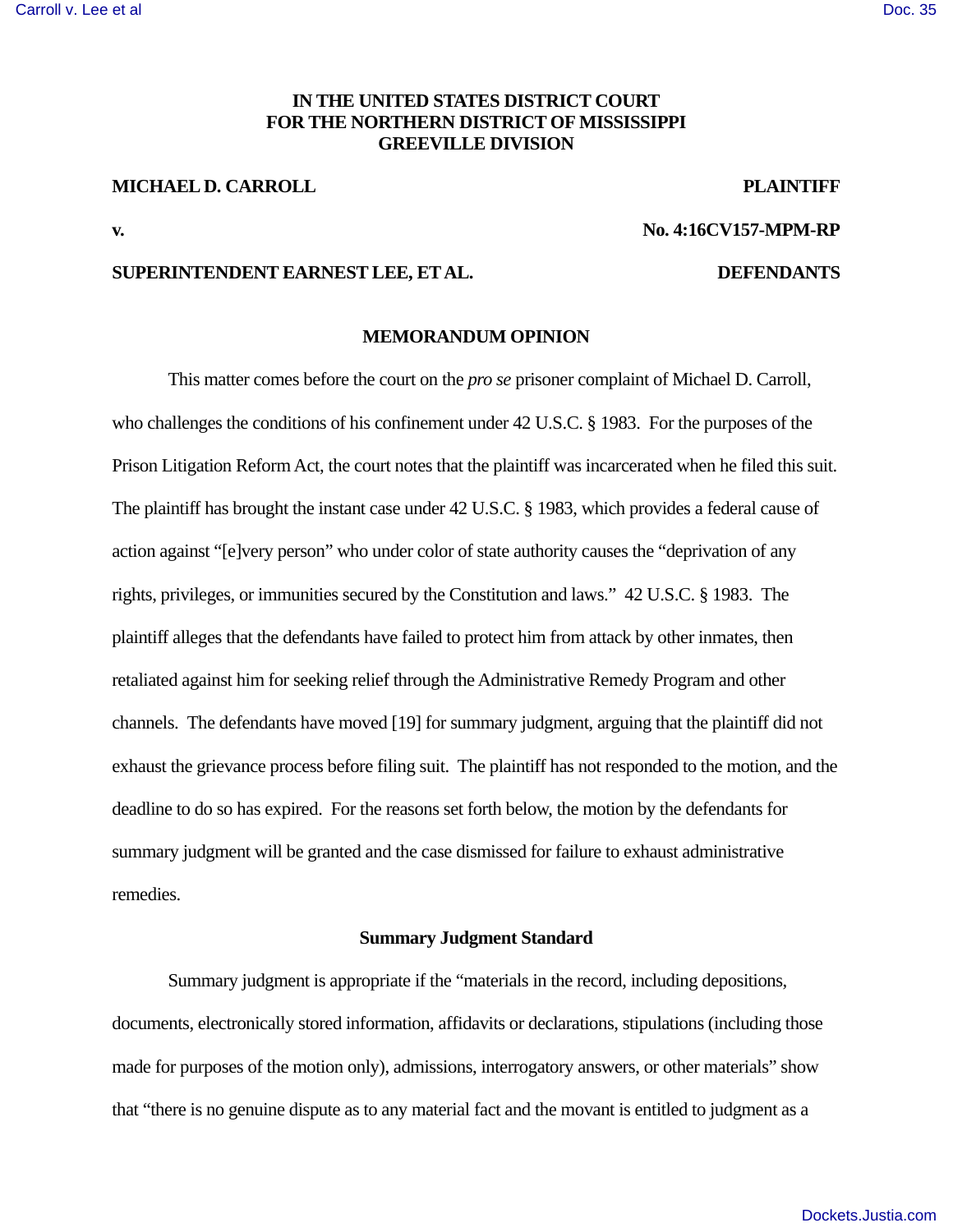matter of law." FED. R. CIV. P. 56(a) and (c)(1). "The moving party must show that if the evidentiary material of record were reduced to admissible evidence in court, it would be insufficient to permit the nonmoving party to carry its burden." *Beck v. Texas State Bd. of Dental Examiners*, 204 F.3d 629, 633 (5th Cir. 2000) (citing *Celotex Corp. v. Catrett*, 477 U.S. 317 (1986), *cert. denied*, 484 U.S. 1066 (1988)). After a proper motion for summary judgment is made, the burden shifts to the non-movant to set forth specific facts showing that there is a genuine issue for trial. *Anderson v. Liberty Lobby,* Inc., 477 U.S. 242, 249, 106 S. Ct. 2505, 2511, 91 L. Ed. 2d 202 (1986); *Beck*, 204 F.3d at 633; *Allen v. Rapides Parish School Bd.*, 204 F.3d 619, 621 (5th Cir. 2000); *Ragas v. Tennessee Gas Pipeline Company*, 136 F.3d 455, 458 (5<sup>th</sup> Cir. 1998). Substantive law determines what is material. *Anderson*, 477 U.S. at 249. "Only disputes over facts that might affect the outcome of the suit under the governing law will properly preclude the entry of summary judgment. Factual disputes that are irrelevant or unnecessary will not be counted." *Id.*, at 248. If the non-movant sets forth specific facts in support of allegations essential to his claim, a genuine issue is presented. *Celotex*, 477 U.S. at 327. "Where the record, taken as a whole, could not lead a rational trier of fact to find for the non-moving party, there is no genuine issue for trial." *Matsushita Elec. Indus. Co. v. Zenith Radio Corp.*, 475 U.S. 574, 587, 89 L. Ed. 2d 538 (1986); *Federal Savings and Loan, Inc. v. Krajl*, 968 F.2d 500, 503 (5<sup>th</sup> Cir. 1992). The facts are reviewed drawing all reasonable inferences in favor of the non-moving party. *Allen*, 204 F.3d at 621; *PYCA Industries, Inc. v. Harrison County Waste Water Management Dist.*, 177 F.3d 351, 161 (5<sup>th</sup> Cir. 1999); *Banc One Capital Partners Corp. v. Kneipper*, 67 F.3d 1187, 1198 ( $5<sup>th</sup>$  Cir. 1995). However, this is so only when there is "an actual controversy, that is, when both parties have submitted evidence of contradictory facts." *Little v. Liquid Air Corp.*, 37 F.3d 1069, 1075  $(5<sup>th</sup> Cir. 1994)$ ; *see Edwards v. Your Credit, Inc.*, 148 F.3d 427, 432 ( $5<sup>th</sup> Cir. 1998$ ). In the absence of proof, the court does not "assume that the nonmoving party could or would prove the necessary facts." *Little*, 37 F.3d at 1075 (emphasis omitted).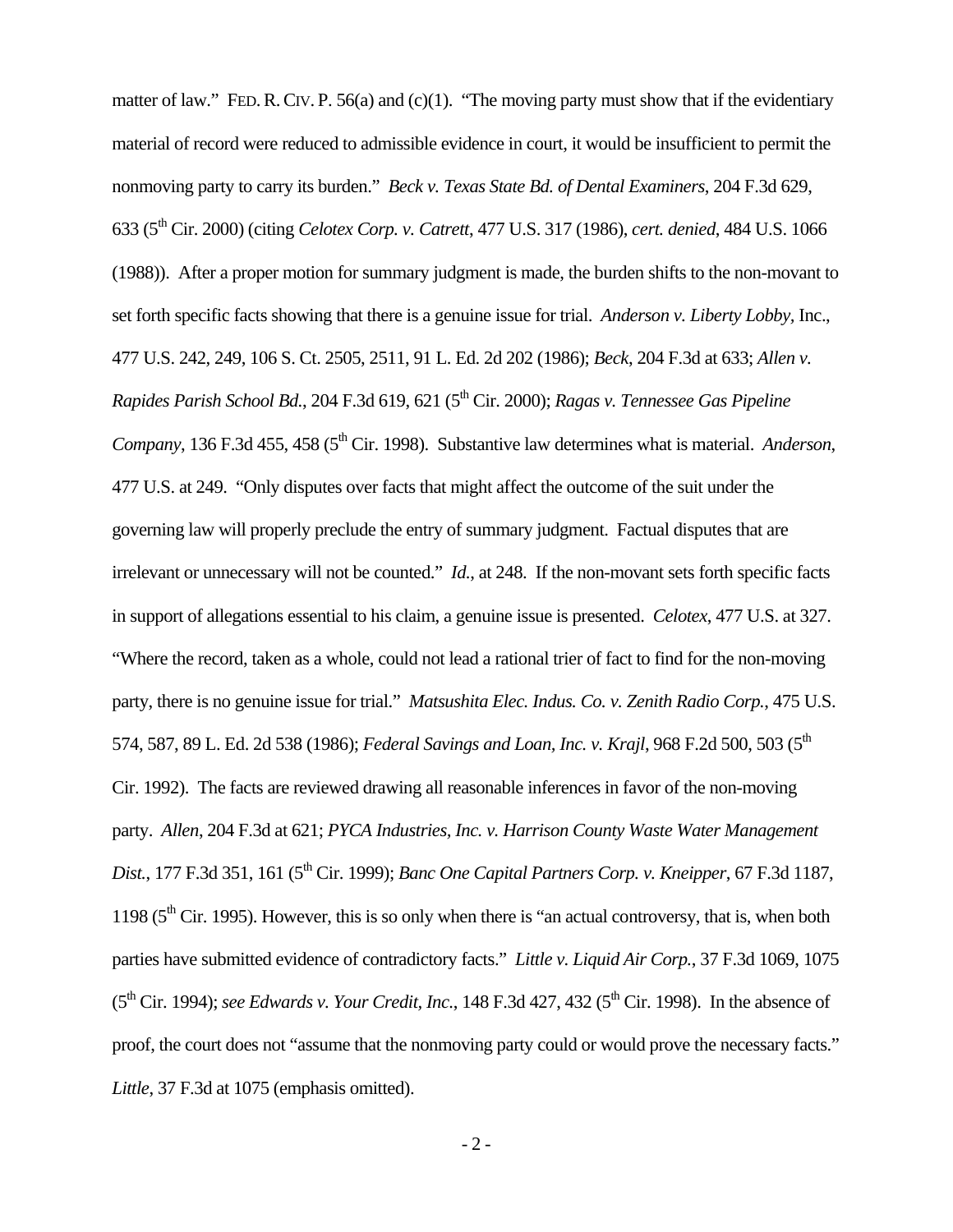### **Undisputed Material Facts**

 Carroll alleges that he was attacked in the prison kitchen on April 15, 2016. He submitted a handwritten grievance on April 18, 2016, regarding the assault to the Administrative Remedy Program (ARP). *See Ex. A<sup>1</sup> at "Carroll 3."* However, under ARP procedures, Carroll's grievance regarding the assault could not be processed because Carroll had a backlog of previously filed grievances. *See Ex. A at "Carroll 5."* Carroll was told on April 26, 2016, that if he wished to immediately pursue his latest grievance, then he must first withdraw, in writing, all pending grievances. *Id.* Carroll did so and received his first step response to the assault grievance denying his request on June 13, 2016 *See Ex. A at "Carroll 7."* He appealed this denial to the second step on July 3, 2016. *Id*. Carroll then filed the instant suit on July 5, 2016. Doc. 1. Superintendent Lee then denied relief on the second and final step of the grievance process on August 22, 2016, and Carroll signed for receipt of the Second Step Response Form on August 26, 2016. *See Ex. A at "Carroll 10."* 

## **Exhaustion of Administrative Remedies**

 As set forth below, the instant case must be dismissed because Mr. Carroll did not exhaust his administrative remedies prior to filing suit in federal court. Although exhaustion of administrative remedies is an affirmative defense, normally to be pled by a defendant, the court may dismiss a *pro se* prisoner case if failure to exhaust is apparent on the face of the complaint. *Carbe v. Lappin*, 492 F.3d 325 ( $5<sup>th</sup>$  Cir. 2007). Congress enacted the Prison Litigation Reform Act ("PLRA"), 42 U.S.C. §1997e *et seq.* – including its requirement that inmates exhaust their administrative remedies prior to filing suit – in an effort to address the large number of prisoner complaints filed in federal courts. *See Jones v. Bock*, 549 U.S. 199, 202 (2007). Congress meant for the exhaustion requirement to be an effective tool to help weed out the frivolous claims from the colorable ones:

<u>.</u>

<sup>&</sup>lt;sup>1</sup> The exhibits mentioned in the instant memorandum opinion refer to those attached to the defendants' motion for summary judgment.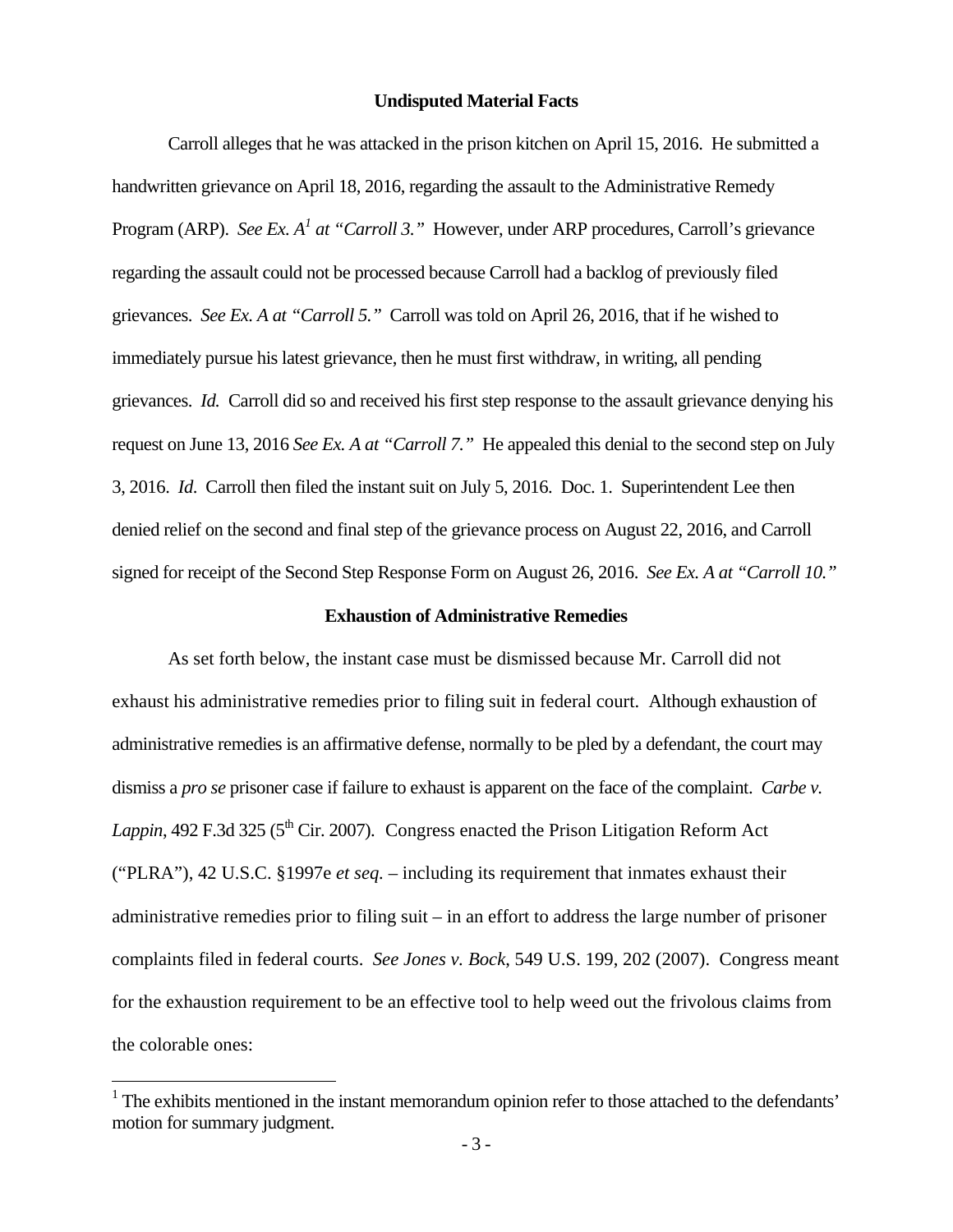Prisoner litigation continues to 'account for an outsized share of filings' in federal district courts. *Woodford v. Ngo*, 548 U.S. 81, 94, n. 4, 126 S.Ct. 2378 (2006) (slip op., at 12, n.4). In 2005, nearly 10 percent of all civil cases filed in federal courts nationwide were prisoner complaints challenging prison conditions or claiming civil rights violations. Most of these cases have no merit; many are frivolous. Our legal system, however, remains committed to guaranteeing that prisoner claims of illegal conduct by their custodians are fairly handled according to law. The challenge lies in ensuring that the flood of non-meritorious claims does not submerge and effectively preclude consideration of the allegations with merit. *See Neitzke v. Williams*, 490 U.S. 319, 327, 109 S.Ct. 1827, 104 L.Ed.2d 338 (1989).

Congress addressed that challenge in the PLRA. What this country needs, Congress decided, is fewer and better prisoner suits. *See Porter v. Nussle*, 534 U.S. 516, 524, 122 S.Ct. 983, 152 L.Ed.2d 12 (2002) (PLRA intended to "reduce the quantity and improve the quality of prisoner suits"). To that end, Congress enacted a variety of reforms designed to filter out the bad claims and facilitate consideration of the good. Key among these was the requirement that inmates complaining about prison conditions exhaust prison grievance remedies before initiating a lawsuit.

## *Jones v. Bock*, 549 U.S. 199, 203 (2007).

The Prison Litigation Reform Act ("PLRA"), 42 U.S.C. §1997e(a), requires prisoners to exhaust any available administrative remedies prior to filing suit under 42 U.S.C. §1983. The exhaustion requirement protects administrative agency authority, promotes efficiency, and produces "a useful record for subsequent judicial consideration." *Woodford v. Ngo*, 548 U.S.81, 89 (2006). A prisoner cannot satisfy the exhaustion requirement "by filing an untimely or otherwise procedurally defective administrative grievance or appeal" because "proper exhaustion of administrative remedies is necessary." *Woodford v. Ngo*, 548 U.S. 81, 83-84 (2006); see also *Johnson v. Ford*, 261 F. App'x 752, 755 ( $5<sup>th</sup>$  Cir. 2008)( the Fifth Circuit takes "a strict approach" to the PLRA's exhaustion requirement)(*citing Days v. Johnson*, 322 F.3d 863, 866 (5<sup>th</sup>) Cir. 2003)); *Lane v. Harris Cty.Med.Dep't*, No. 06-20935, 2008 WL 116333, at \*1 (5<sup>th</sup> Cir. Jan.11,2008)( under the PLRA, "the prisoner must not only pursue all available avenues of relief; he must also comply with all administrative deadlines and procedural rules"). Indeed, "a prisoner must now exhaust administrative remedies even where the relief sought – monetary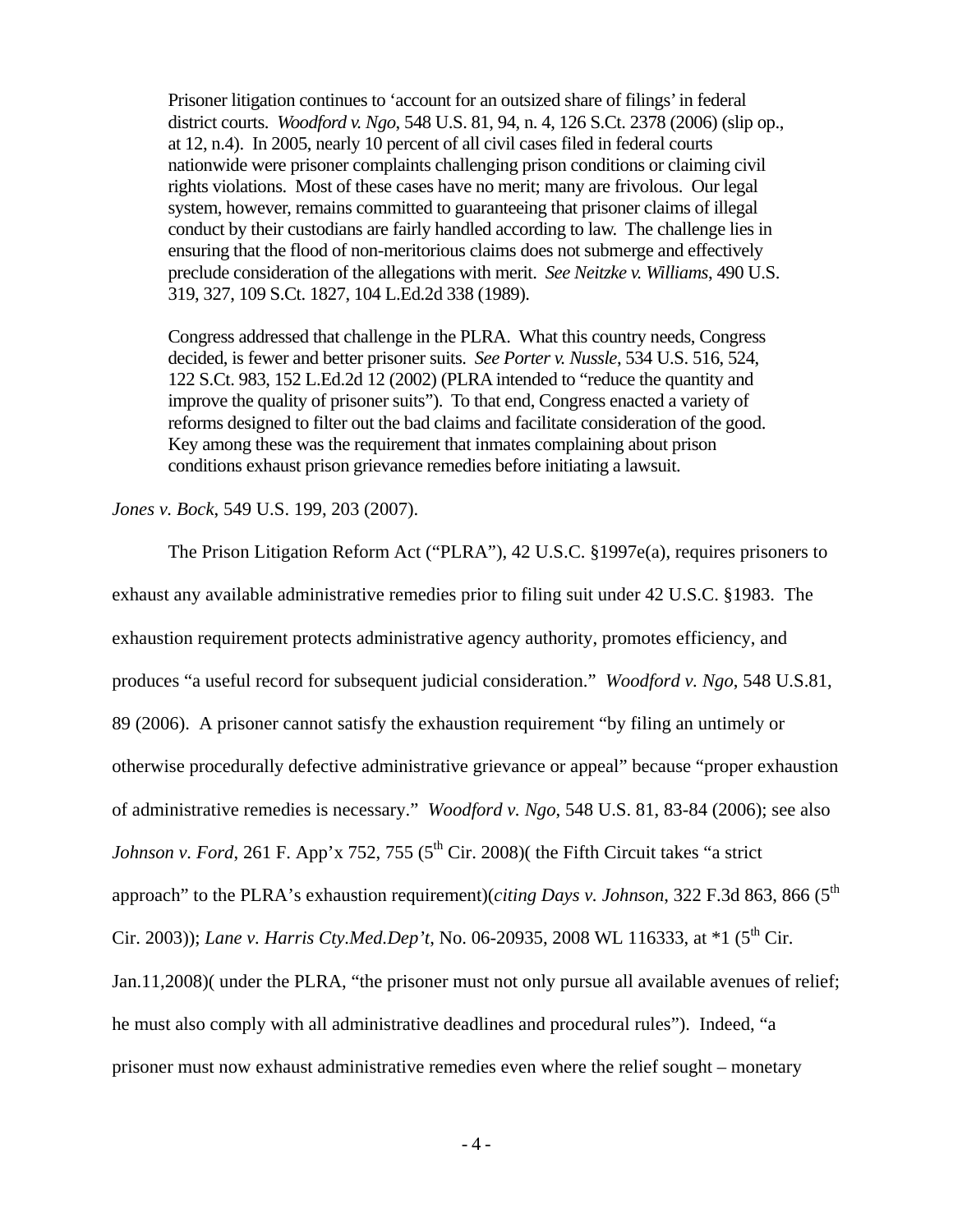damages – cannot be granted by the administrative process." *Booth v. Churner*, 532 U.S. 731, 739 (2001).

 The requirement that claims be exhausted prior to the filing of a lawsuit is mandatory and non-discretionary. *Gonzalez v. Seal*, 702 F.3d 785 (5<sup>th</sup> Cir.2012). "Whether a prisoner has exhausted administrative remedies is a mixed question of law and fact." *Dillon v. Rogers*, 596 F.3d 260, 266 ( $5<sup>th</sup>$  Cir. 2010). As "exhaustion is a threshold issue that courts must address to determine whether litigation is being conducted in the right forum at the right time, . . . judges may resolve factual disputes concerning exhaustion without the participation of a jury." *Id*. at 272. The Supreme Court has also recognized the need for a prisoner to face a significant consequence for deviating from the prison grievance procedural rules:

The benefits of exhaustion can be realized only if the prison grievance system is given a fair opportunity to consider the grievance. The prison grievance system will not have such an opportunity unless the grievance complies with the system's critical procedural rules. A prisoner who does not want to participate in the prison grievance system will have little incentive to comply with the system's procedural rules unless noncompliance carries a sanction . . . .

### *Woodford* at 95.

Mississippi Code Annotated § 47-5-801 grants the Mississippi Department of Corrections the authority to adopt an administrative review procedure at each of its correctional facilities. Under this statutory authority, the Mississippi Department of Corrections has set up an Administrative Remedy Program ("ARP") through which an inmate may seek formal review of a complaint or grievance relating to any aspect of his incarceration. This court approved the ARP Program in *Gates v. Collier*, GC 71-6-S-D (N.D. Miss. Feb. 15, 1994). *See also Marshall v. Price*, 239 F.3d 365, 2000 WL 1741549, at \*1 (5<sup>th</sup> Cir.Nov. 6, 2000). On September 19, 2010, the ARP process was changed from a three steps to two. *See Gates v. Barbour*, No. 4:71CV6- JAD, Doc. 1242 (N.D. Miss. Aug. 19, 2010); *Threadgill v. Moore*, No. 3:10CV378-TSL-MTP, 2011 WL 4388832, at \*3 n.6 (S.D. Miss. July 25, 2011).

- 5 -